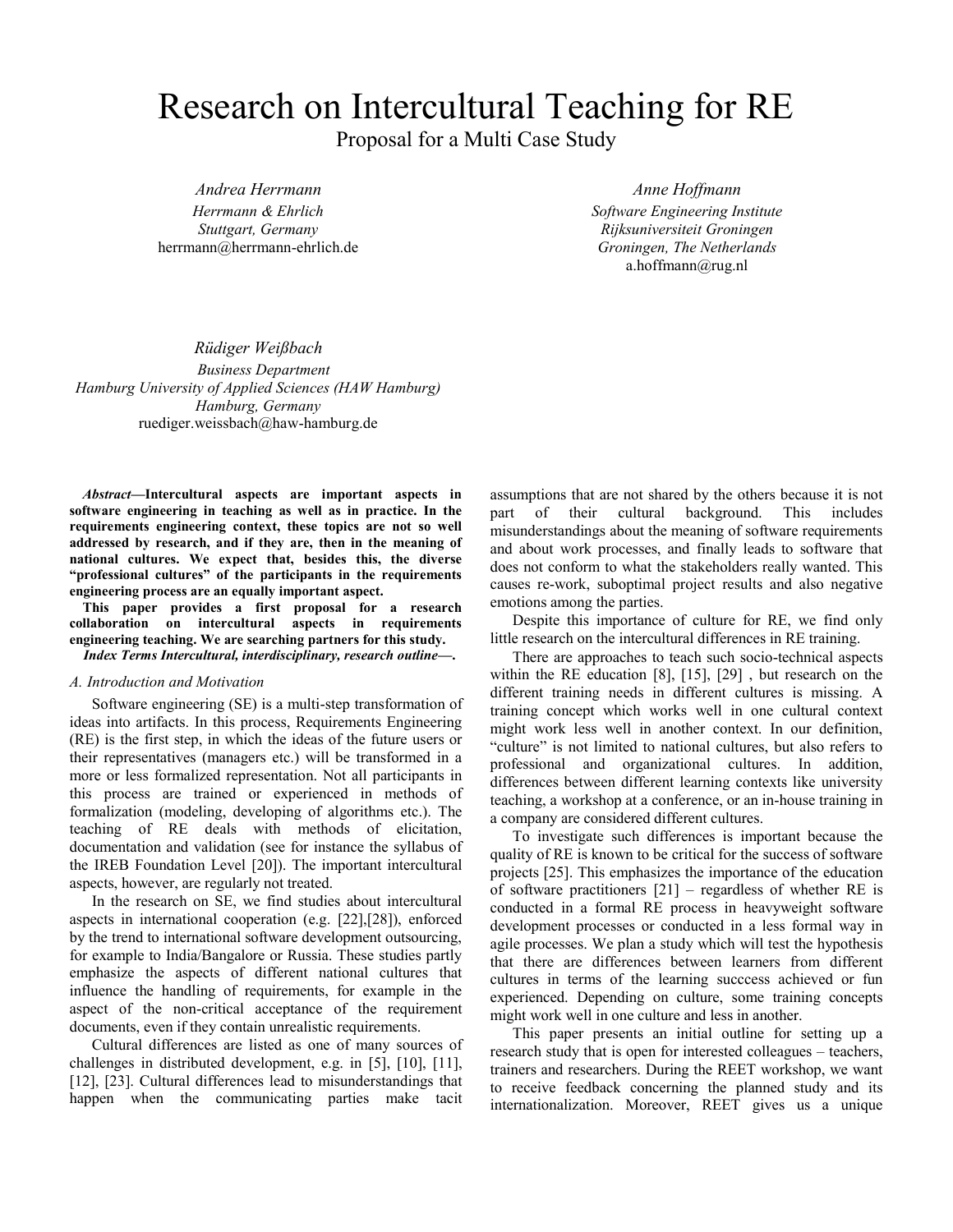opportunity to meet and discuss with potential cooperation partners especially outside Europe.

# *B. Definition: Culture*

The term "culture" is understood differently. According to Hofstede [\[16\],](#page-4-12) culture is characterized by six factors:

Power distance, Individualism vs. collectivism, Uncertainty avoidance index, Masculinity, Long-term orientation vs. short term orientation, Indulgence versus restrain[t \[16\].](#page-4-12)

Hofstede defines culture as "the collective programming of the mind distinguishing the members of one group or category of people from another" [\[17\].](#page-4-13) However, we also (at least informally) talk about different cultures when talking about cultures of companies, cultures in different professional disciplines, types of teaching environments (e.g. university versus on-the job training), etc. In some disciplines, stereotyped archetypes of persons and their character behavior exist. This is for instance reflected in the assumption all information scientists being bad communicators and bad team workers, or in jokes that address the brevity of students in technical topics.

A previous study on communication problems in distributed software development has found cultural differences not only between countries, but also between different organizational cultures, between younger and older people, and between different professional cultures (like software developers versus managers or customers) [\[26\].](#page-4-14) Another study within India showed that even within one country, one can find large cultural difference[s \[3\].](#page-3-1)

## *1) Interculturality: International aspects*

Hofstede defines that "The category can refer to nations, regions within or across nations, ethnicities, religions, occupations, organizations, or the genders." [\[17\]](#page-4-13) This dimension of interculturality is widely accepted and discussed in science and in practical work and trainings.

# *2) Interculturality: Organizational Cultures*

Organizational culture is  $-$  according to  $[24]$  – "the pattern of basic assumptions, that a given group has invented, discovered, or developed in learning to cope with its problems of external adaption and internal integration". The organizational culture focuses on the internal relationships in an organization. The learning experiences of a company, its strategy and its tradition are important aspects. Hofstede [19] lists the following dimensions of organizational culture: meansoriented vs. goal-oriented, internally driven vs. externally driven, Easygoing work discipline vs. Strict work discipline, Local vs. Professional, Open system vs. Closed system, Employee-oriented vs. Work-oriented, Degree of acceptance of leadership style, Degree of identification with your organization.

These dimensions will affect the process of Requirements Engineering.

#### *3) Interculturality: Professional Cultures*

There is not as much literature on professional cultures as on national or organizational cultures. Herkenhoff measures differences between professional cultures using the Hofstede dimensions [\[13\].](#page-4-17) She points out the relationship between the professional cultures and the national cultures: "Just as Hofstede notes that national culture is not genetically shared but is passed down between groups, the same holds true for professional culture." [\[13\]](#page-4-17) One aspect for example is the longterm vs. short-term orientation of professions [\[2\].](#page-3-2) In this dimension, computer programmers and other people engaged in project work may be short-term focused.

Herkenhoff [\[13\]](#page-4-17) developed a Professional Culture questionnaire (PC08) based on Hofstede/Bond as a tool for measuring along the dimensions of Power, Time, Risk, Service and Team. In her study, she compares professional culture rankings of people working in accounting, IT support, sales and science. Referring to the five dimensions of professional culture (Power, Time, Risk, Service, Team) IT staff shows high ranking values for team orientation and service, but only low values for long term orientation.

PC08 can be used as questionnaire for our study.

The remainder of this paper is structured as follows:

Section II summarizes the current situation in research on intercultural aspects in RE. Section III sets up the research design for our multi case study research project. Section IV discusses the research design and Section V summarizes the paper and the possible next steps.

# II. LITERATURE ON INTERCULTURAL ASPECTS IN RE TEACHING

In an initial literature research, we aimed at gathering the basic definitions in our domain of research and to understand the state of research, in order to help us design our study. A more systematic literature analysis will be part of the study.

First of all, we searched for work about basic concepts from outside the RE community (by Hofstede, Herkenhoff and others), especially on cultural aspects in work life.

We analyzed the publications of the workshop "Requirements Engineering in Education and Training (**REET**)", expecting to find information and results close to our questions, as the workshop's theme is closest to our research topic. REET takes place in conjunction with the IEEE conference Requirements Engineering (RE) since 2005. Our approach was as follows: We analyzed all existing REET publications and their abstracts, screened the abstracts for key word such as "intercultural" or "interdisciplinary", and subsequently found three papers relevant for further processing [\[6\]](#page-3-3)[,\[9\]](#page-4-18)[,\[27\].](#page-4-19) These papers, we read in depth.

Beyond the REET publications, we gathered further work about cultural aspects in software engineering.

Overhage, Skroch and Turowski [\[22\]](#page-4-1) developed a method to evaluate requirement specifications. In this context, they analyzed factors in the context of the requirement specification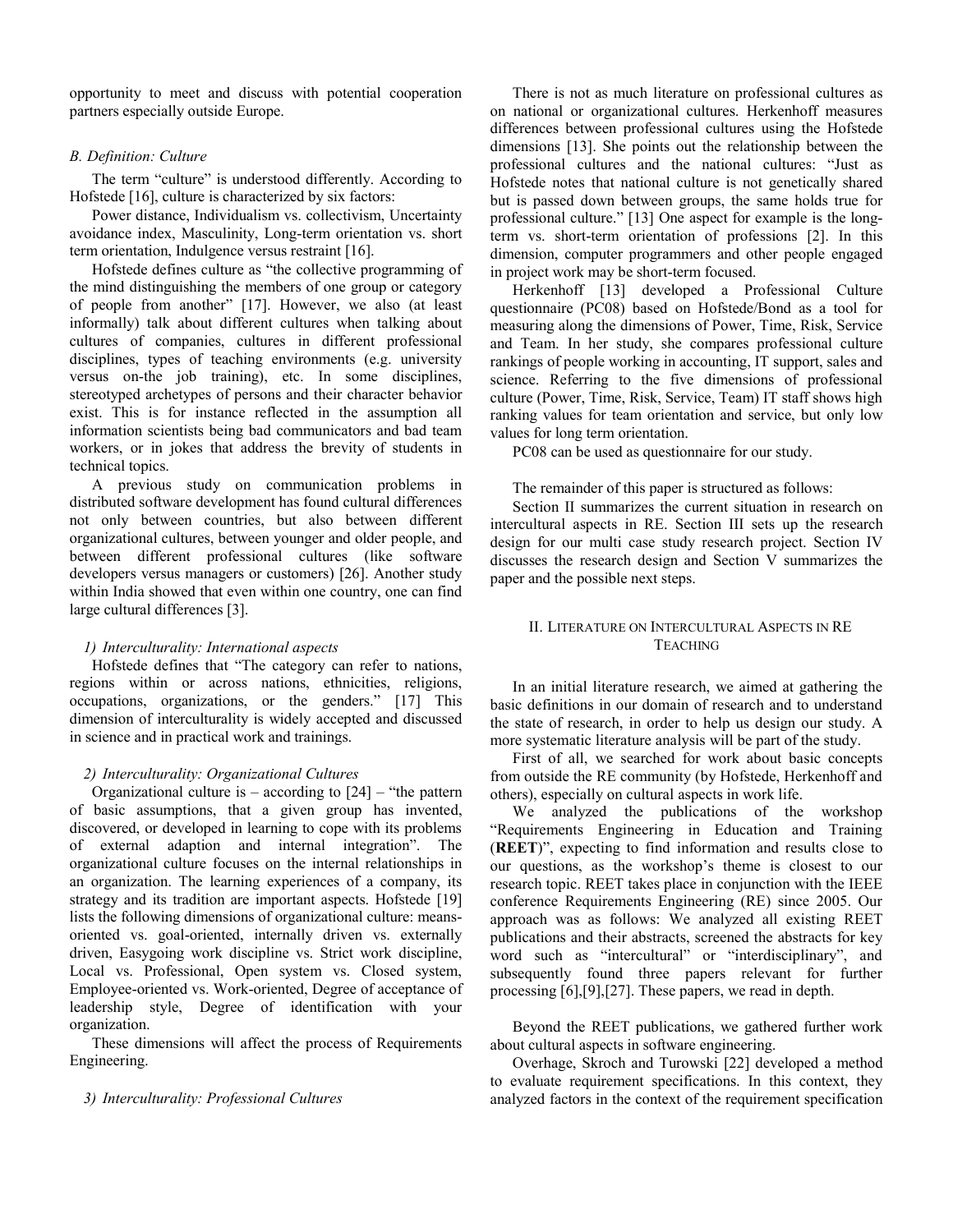process in offshoring projects. The understanding of the domains, aspects of communication and culture as well as learning relationships had been indicated as relevant..

Gotel et al[. \[9\]](#page-4-18) conducted an experiment with students from USA, Cambodia, Thailand and India. Their task was to write a requirements document, and the previous knowledge of the participants was unevenly distributed. To cope with these conditions, the trainers applied coaching and requirements reviews. International aspects are not discussed, but rather the students' learning effects.

Svahnberg et al. [\[27\]](#page-4-19) stated "a large difference between the priorities of Industry Managers and Industry Developers". For industry managers the aspects of product planning should have higher priority, for developers, development and test are the most important. The authors see "a dichotomy between preproject activities and in-project activities, where the managers are more concerned with the pre-project activities and the developers focus more on the in-project activities." This means, the authors observed (role-dependent) different professional cultures.

Gabrysiak et al. [\[6\]](#page-3-3) worked with students from other faculties without a software engineering background as "virtual stakeholders", in order to introduce a semantic gap between requirements engineer and stakeholders. This showed to be instructive for the RE students. The paper mainly discusses how to instruct the virtual stakeholders in order that they can be authentic.

Bolten [\[1\]](#page-3-4) suggests intercultural management games to train *functional* and *professional aspects* (p.17)*.* 

Herrmann, Hoffmann, Landes, Weißbach [\[14\]](#page-4-20) describe training experiences from different settings with regard to the Dreyfus levels [\[4\].](#page-3-5) In these trainings, different aspects of professional cultures have been emphasized: joint projects of IT and business students respectively of IT and business professors demonstrate different professional demands, role games and improvisation theatre demand and teach empathy to people with different background.

# III. PROPOSAL FOR A MULTI CASE STUDY RESEARCH PROJECT

#### *A. Preliminary Research Questions*

The planned research will investigate the following research question:

Are there differences in learning success and perception of learning success, depending on the participants' culture and further participant characteristics, the learning context and the trainer characteristics?

# *B. Research Approach*

The research study will investigate courses and Best Practices for RE training and teaching. However, what works well in one cultural context might work less well in another context. We will therefore experiment with different training formats in different cultural context and compare the results, like learning success by the participants, fun, and other quantitative and qualitative criteria. "Culture" here not only

means national culture, but also professional cultures as discussed above and also differences between different learning contexts like university teaching, a workshop at a conference, an in-house training in a company.

## *C. Research Phases*

The phases of the study are proposed as follows:

*1) Research Project Setup*

We search for research partners outside Germany, especially also outside of Europe. These partners can be university teachers, trainers and researchers. The final research design will be a developed among all partners to incorporate specific constraints.

*2) Extension of the literature research*,

especially by a systematic collection of existing research results and teaching case studies

*3) Preparation* 

In order to control and align the conditions of the multiple case studies, course material will be developed jointly and then translated in the necessary languages. The execution of the course unit will be discussed and optimized in detail. Such course units can be role games, modeling exercises or simulations of whole software engineering projects. We can adapt exercises from our previous courses, and like this use material that was used successfully in courses before. Examples of such RE courses like role games we discussed in a previous publicatio[n \[14\].](#page-4-20)

The study will demand only simple tools and infrastructures, like office software, meta plans, white boards or a freeware UML tool.

The courses' main objective is to teach RE. Executing the experiment is secondary in importance. Therefore, the additional effort for the participants created by the research must be minimized to a short questionnaire before the exercise and after. A teaching evaluation often takes place in trainings, so this is no large extra effort for the participants.

*4) Evaluation of courses*

The same course concept (or concepts) will be used in different learning contexts and different countries.

Experiences from each execution (case study) will be discussed in a telephone conference by all participating trainers, and course material will be optimized if necessary.

The learning context is described by the trainer in terms of independent variables like the following: country, language in which the training takes place, context (university, in-house training in a company, external training, workshop at a conference), group size, characteristics of the trainer (age, teaching experience, work experience, Dreyfus level [\[4\]](#page-3-5) ).

In order to characterize the participants, data like the following shall be gathered before the experiment: age and work experience of the participants, their mother language and home country (where they spent their school time). Herkenhoff's Professional Culture survey PC08 [\[13\]](#page-4-17) is a base for analyzing aspects of professional culture. Hofstede's Values Survey Module VSM 2013 [\[18\]](#page-4-21) focusses on organizational culture. These surveys could be used in the evaluation of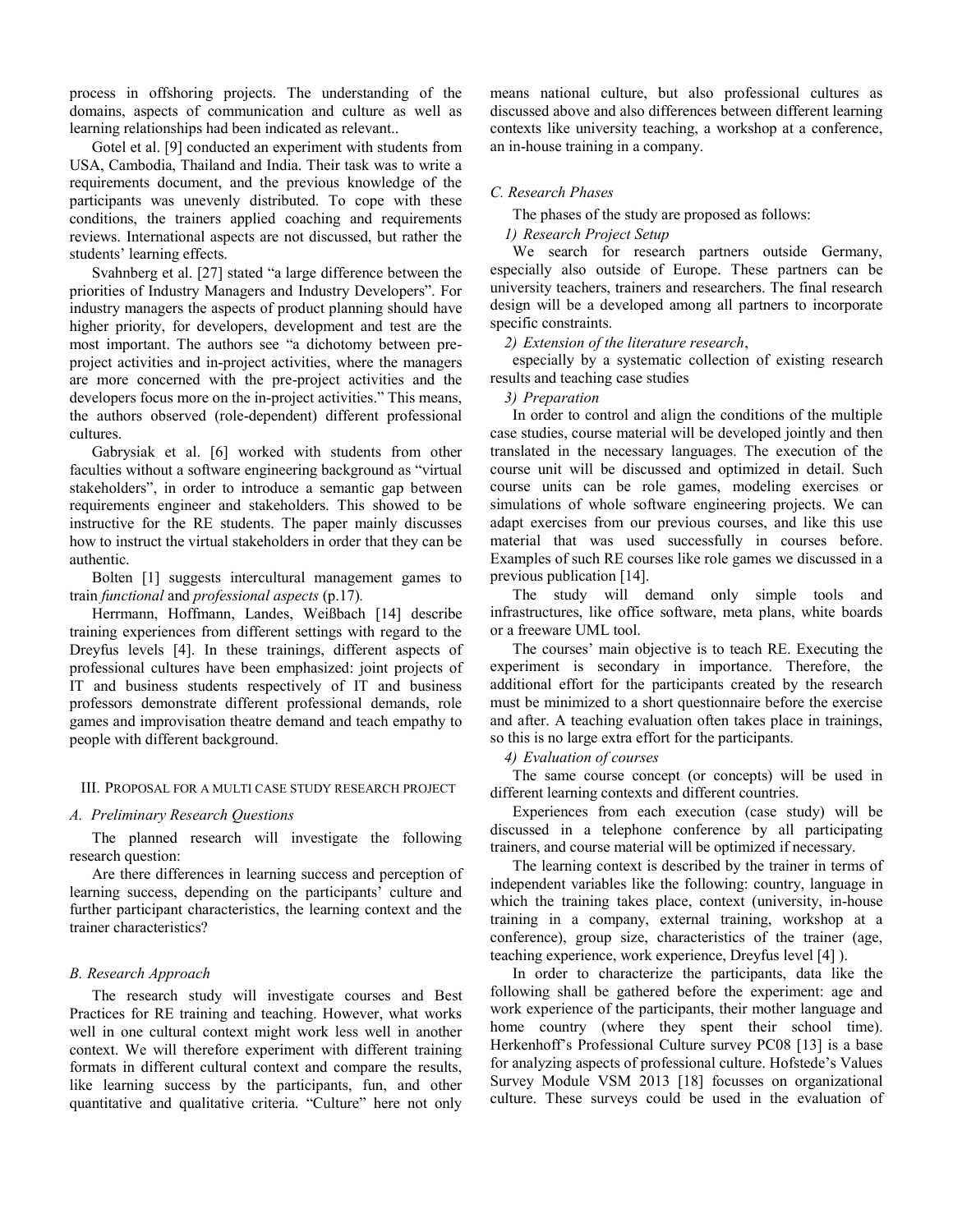aspects of professional and organizational culture. Further variables are possible.

In order to measure the learning effect, the following data could be gathered before the course unit: previous knowledge about what has to be learned, practical experience with what has to be learned, Dreyfus level, actual knowledge (measured by a quick test). And after the course unit: actual knowledge (measured by another quick test) and Dreyfus level. Also, the quality of the results of the course unit (e.g. models or documents) shall be quantified.

The course participants are also asked to comment on their own learning success, the fun they had, what they think about the learning method, the type of exercise and the teacher´s teaching style – quantitatively on Likert scales and qualitatively as free text remark[s \[7\].](#page-3-6)

# *5) Data Analysis*

It will be analyzed statistically whether there are differences in learning success and perception of learning success, depending on the learning context, the participant characteristics and the trainer characteristics.

We will test the hypothesis that there are differences between learners from different cultures in terms of the dependent variables we measure, e.g. quality of the result produced or fun experienced.

There will also be a qualitative analysis of the free text remarks of the participants.

# *6) Development of Best Practices*

From our analysis results, best practices for teaching RE in different cultures will be derived and summarized. As we look into intercultural research, we are fully aware that these best practices might recommend different practices for different cultures, i.e. there might not be the one solution that fits all.

Goeken and Patas [\[10\]](#page-4-3) adapt the idea of an empirical evidence-based framework from medical research to RE research. They criticize a missing re-evaluation of results of RE research. Typically, a research artifact is evaluated by the researchers. This situation should be overcome by the evaluation of results by third-party researchers. In this sense the suggested research project could be a way for improving the research quality.

#### IV. DISCUSSION

Starting to investigate the importance of culture within RE trainings might be (a little) like opening up a new dimension of RE research. As we have outlined, the cultural aspects offer many dimensions to research. Combined with the multi-faceted domain of RE this leads to many open questions, that can and will not all be answered within our research project.

Thus, even though we outline an interdisciplinary approach towards different aspects of culture in the context of RE trainings, we will need to limit our research to parts of this new dimension. We clearly will not be able to answer all upcoming questions, but will collect ideas and questions that remain unanswered.

The proposed design project will not produce a "silver bullet" for RE training, but considering the lack of research on this topic, it will be a first step with impact on research as well as on RE training. The experiences of this first research stage could be used for further international research projects on RE. And it can help trainers to choose and adapt trainings concepts to their audience.

With the Hofstede dimensions for international and organizational cultural aspects and the Herkenhoff dimensions we use proven concepts and tools that allow a reference to other studies.

Threats to validity: Even with the same training material, the same exercise will be executed differently by different trainers. Therefore, we need data from multiple executions of the same course unit in the same culture, if possible by different trainers.

# V. SUMMARY

This paper describes a proposal for an intercultural multi case study research project for evaluating RE training courses in different cultural contexts and for discovering differences between these cultures.

Our next steps will be to find research partners and to refine the research design together.

#### **REFERENCES**

- <span id="page-3-4"></span>[1] J. Bolten, "Was heißt 'Interkulturelle Kompetenz?' Perspektiven für die international Personalentwicklung", in J. Berninghausen and V. Künzer (eds.), Wirtschaft als interkulturelle Herausforderung: Business across Cultures, Berlin, 2007
- <span id="page-3-2"></span>[2] M. Bond, "Finding Unusual Dimensions of Individual Variation in multi - Cultural Studies of Values: the Rokeach and Chinese Value Surveys", Journal of Personality and Social Psychology, 55, pp. 1009-1015, 1988.
- <span id="page-3-1"></span>[3] S. Deshpande, I. Richardson, V. Casey, and S. Beecham, "Culture in global software development", Global Software Engineering (ICGSE), 2010 5th IEEE International Conference on, pages 67-76, 2010.
- <span id="page-3-5"></span>[4] S. Dreyfus, H. Dreyfus: A five-stage model of the mental activities involved in direct skill acquisition, No. ORC-80-2. Univ. Berkeley Operations Research Center, 1980.
- <span id="page-3-0"></span>[5] A.H. Dutoit, J. Johnstone and B. Bruegge, "Knowledge scouts: Reducing communication barriers in a distributed software development project", Proceedings of the Eighth Asia-Pacific on Software Engineering Conference APSEC, IEEE, pp. 427-430, 2001.
- <span id="page-3-3"></span>[6] G. Gabrysiak, H. Giese, A. Seibel, and S. Neumann, "Teaching requirements engineering with vir- tual stakeholders without software engineering knowledge," in Requirements Engineering Education and Training (REET), 2010 5th International Workshop on, pp. 36–45, Sept 2010.
- <span id="page-3-6"></span>[7] B.G. Glaser and A.L. Strauss, "The Discovery of Grounded Theory. Strategies for Qualitative Research", New York, 1967.